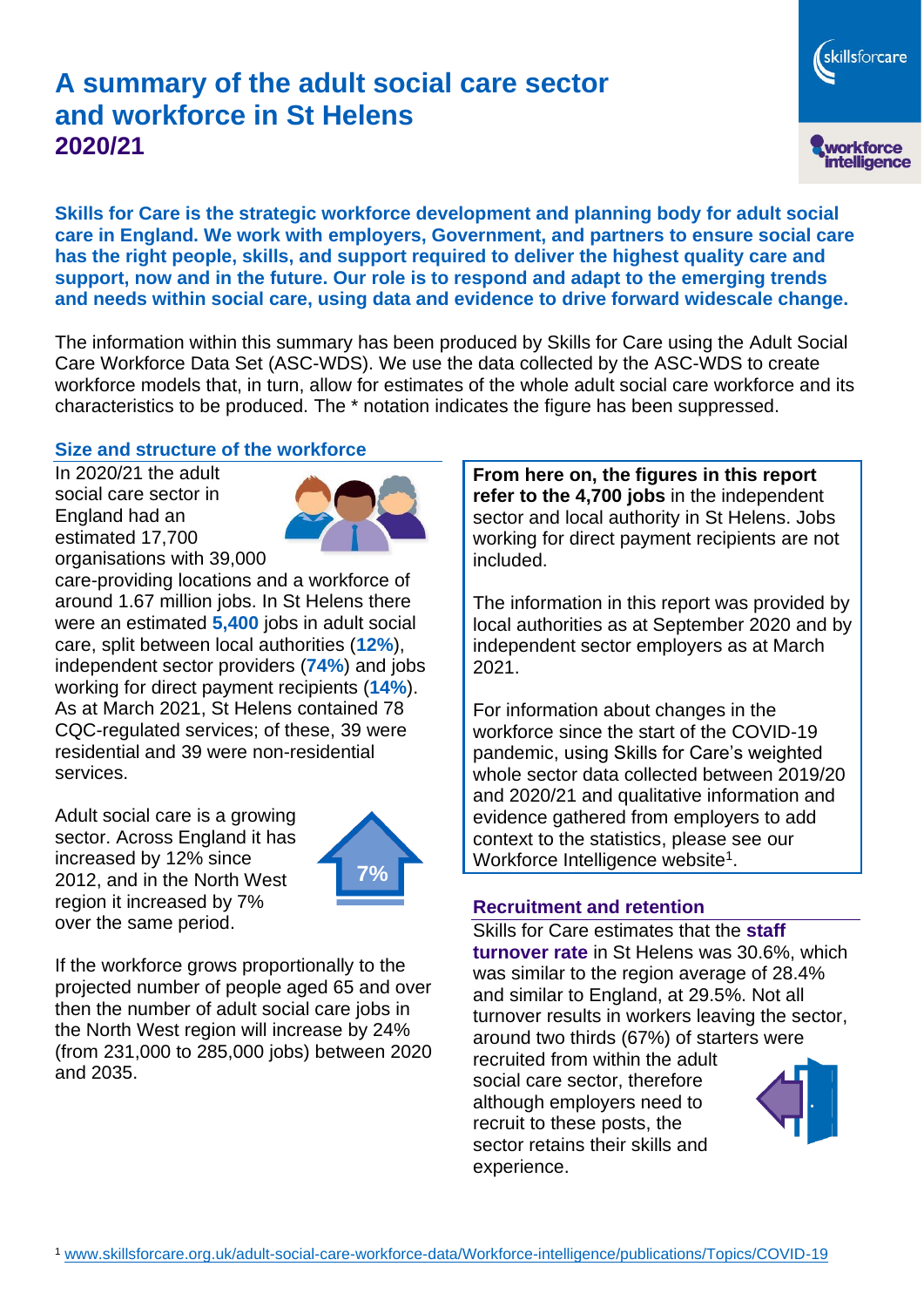Adult social care has an experienced 'core' of workers. Workers in St Helens had on average **10.0 years of experience in the sector** and 79% of the workforce had been working in the sector for at least three years.

Using both workforce intelligence evidence and our links with employers and stakeholders across England, we know that recruitment and retention is one of the largest issues faced by employers. We have many resources and tools available to help, for example the 'Values-based recruitment and retention toolkit'<sup>2</sup> and 'Seeing potential: widen your talent pool'. <sup>3</sup> For more information please visit: [www.skillsforcare.org.uk/recruitment-retention](http://www.skillsforcare.org.uk/recruitment-retention)

#### **Employment information**

We estimate St Helens had **4,700** adult social care jobs employed in the local authority and independent sectors. These included 350 managerial roles, 175 regulated professionals, 3,500 direct care (including 3,000 care workers), and 700 othernon-care proving roles.

The average number of **sickness days** taken in the last year in St Helens was 12.3, (10.9 in North West and 9.5 across England). With an estimated directly employed workforce of 4,500, this would mean employers in St Helens lost approximately **56,000 days to sickness in 2020/21**. In England levels of staff sickness have nearly doubled over the course of the pandemic between 2019/20 and 2020/21, in total around 6 million extra days were lost to sickness than in the year before.

Less than a quarter (16%) of the workforce in St Helens were on zero-hours contracts. Around a half (49%) of the workforce usually worked full-time hours and 51% were parttime.

### **Chart 1. Proportion of workers on zero hours contracts by area**

**England** North West St Helens



### **Workforce demographics**

The majority (84%) of the workforce in St Helens were female, and the average age was 43.8 years old. Workers aged



24 and under made up 13% of the workforce and workers aged over 55 represented 28%. Given this age profile approximately 1,300 people will be reaching retirement age in the next 10 years.

Nationality varied by region, in England 83% of the workforce identified as British, while in the North West region this was 93%. An estimated 98% of the workforce in St Helens identified as British, 1% identified as of an EU nationality and 1% a non-EU nationality, therefore there was a similar reliance on EU and non-EU workers.

### **Pay**



Table 1 shows the full-time equivalent annual or hourly pay rate of selected job roles in St Helens (area), North West (region) and England. All figures

represent the independent sector as at March 2021, except social workers which represent the local authority sector as at September 2020. At the time of analysis, the National Living Wage was £8.72.

#### **Table 1. Average pay rate of selected job roles by area**

|                                 | <b>England</b> | Region  | Area    |
|---------------------------------|----------------|---------|---------|
| Full-time equivalent annual pay |                |         |         |
| Social Worker <sup>t</sup>      | £37,100        | £35,300 | £33,800 |
| Registered nurse                | £33,600        | £32,500 | £33,400 |
| Hourly pay                      |                |         |         |
| National Living<br>Wage         | £8.72          | £8.72   | £8.72   |
| Senior care worker              | £10.00         | £9.80   | £9.74   |
| Care worker                     | £9.29          | £9.08   | £8.97   |
| Support and<br>outreach         | £9.53          | £9.20   | £9.04   |

†Local authority social workers only.

Please note that pay varies by sector, with local authority pay generally being higher than independent sector pay.

[www.skillsforcare.org.uk/vba](http://www.skillsforcare.org.uk/vba)